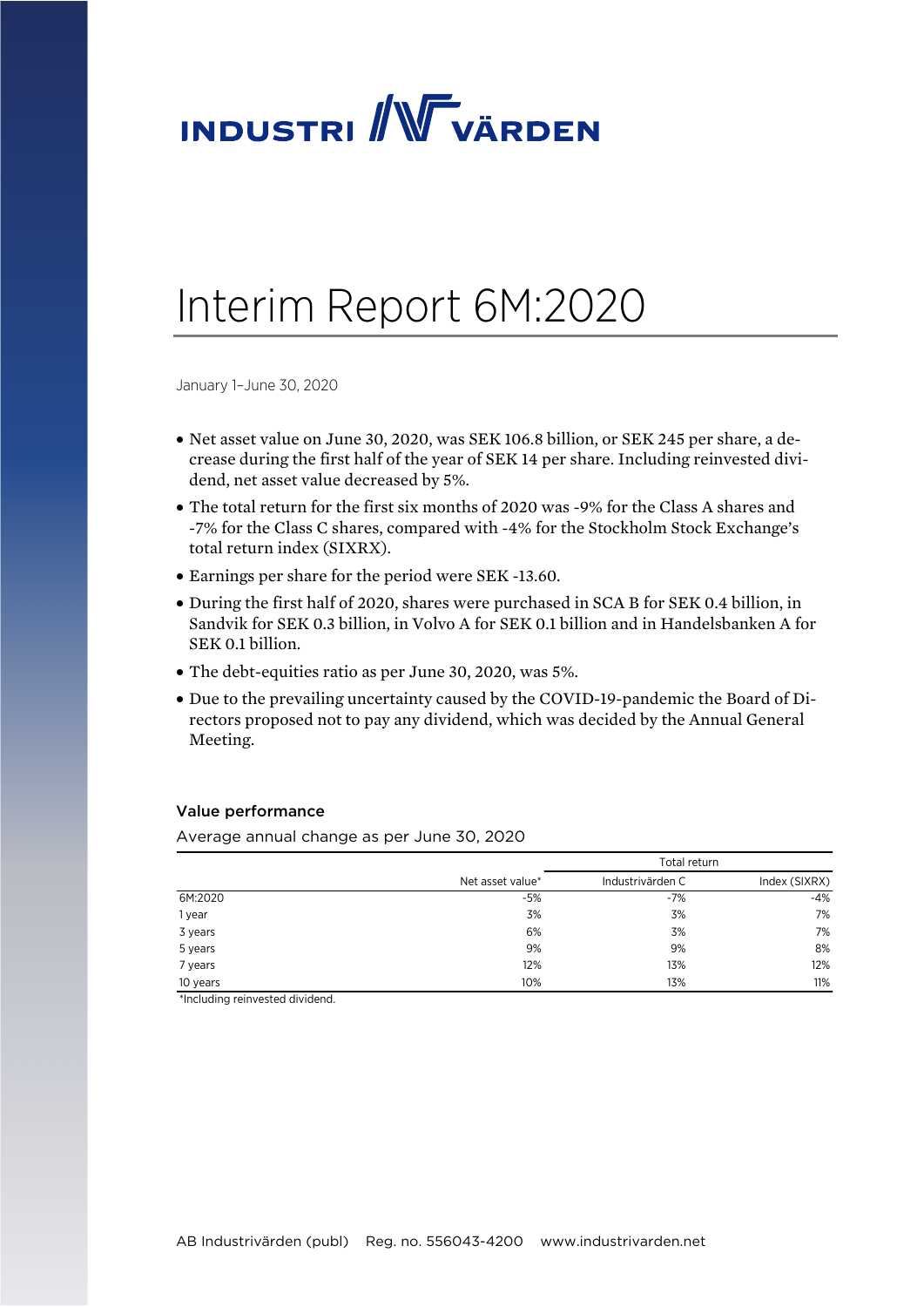# CEO's message

Development during the first half of 2020 has been characterized by considerably uncertainty amid the Covid-19 pandemic and its effects. Society has been impacted in all aspects and a large number of measures have been taken to stop the spread, but also to support impacted companies and individuals. Companies have been steadily taking various adjustment measures, but the future economic course continues to be hard to determine. The stock markets fell sharply in March, but then recovered unexpectedly rapidly to the levels that prevailed at year-end 2019, only to fall back again somewhat. The stock market's volatility illustrates the considerable uncertainty about the future course of the real economy. At the same time, asset prices are being supported by historically low real interest rates and extensive public support measures.

While the pandemic's continued progression and overall consequences are uncertain, it will likely lead to an acceleration of several already ongoing megatrends. I'm thinking, for example, of the digitalization of various businesses and processes, but also sustainability-related changes such as the climate shift. These are important issues for us as a longterm active owner.

Industrivärden's portfolio companies have steadily taken a number of operational and capacity-adjustment measures to address various challenges that have emerged as a result of the pandemic. Our assessment is that the companies – financially as well as operationally – are better equipped today than during the financial crisis in 2008. The prevailing uncertainty in our operating environment will continue to put high demands on a keen ability to adapt, but also on the ability to take advantage of opportunities for future growth in value.

I want to mention a few strategic activities during the second quarter that illustrate the companies' conscious work on developing their businesses over time.

Collaboration is a key precondition for achieving carbon neutral transport solutions within a reasonable time horizon. Against this background, Volvo intends to form a joint venture together with Daimler Trucks for large-scale production of fuel cells. Volvo's investment will amount to approximately SEK 6.5 billion.

Over time Sandvik has secured its supply of the important input material tungsten, through an expansion of its cutting tool recycling capability as well as the previous acquisition of Wolfram Bergbau und Hütten. Against this background it is divesting its minority holding in the Chinese company Gesac for approximately SEK 0.7 billion.

The need for digital communication is increasing, and Ericsson is growing rapidly in 5G, the new generation of mobile networks. During the first half of the year Ericsson further strengthened its market position with contracts from the three largest telecom operators in China, which is the world's largest 5G market.

The portfolio companies' operations have been impacted in various ways by the COVID-19-pandemic, and as I have mentioned before, the companies are successively taking measures to deal with the situation. Against the background of the uncertainty that prevails, the Annual General Meetings of the portfolio companies, except for Ericsson, have decided to not pay any dividend.

As per June 30, 2020, net asset value amounted to SEK 106.8 billion, or SEK 245 per share, which corresponds to a decrease of 5% during the first half of the year. At the end of the period the debt-equities ratio was 5%, which entails substantial room to maneuver and good investment capacity. During the first half of 2020 we invested approximately SEK 0.9 billion in our existing portfolio companies. Purchases were made in SCA for SEK 0.4 billion, in Sandvik for SEK 0.3 billion, Volvo for SEK 0.1 billion and in Handelsbanken for SEK 0.1 billion.

Industrivärden's total return during the first half of the year was -9% for the Class A shares and -7% for the Class C shares, compared with -4% for the total return index (SIXRX).

Our portfolio companies have strong market positions, a good ability to adapt and solid balance sheets, which creates a stable foundation for meeting future challenges and opportunities. Industrivärden, too, has strengthened its flexibility in a number of ways in recent years and today has a good financial position. With this as a foundation, during the first half of the year we continued to invest in future value creation.

*Helena Stjernholm*  Chief Executive Officer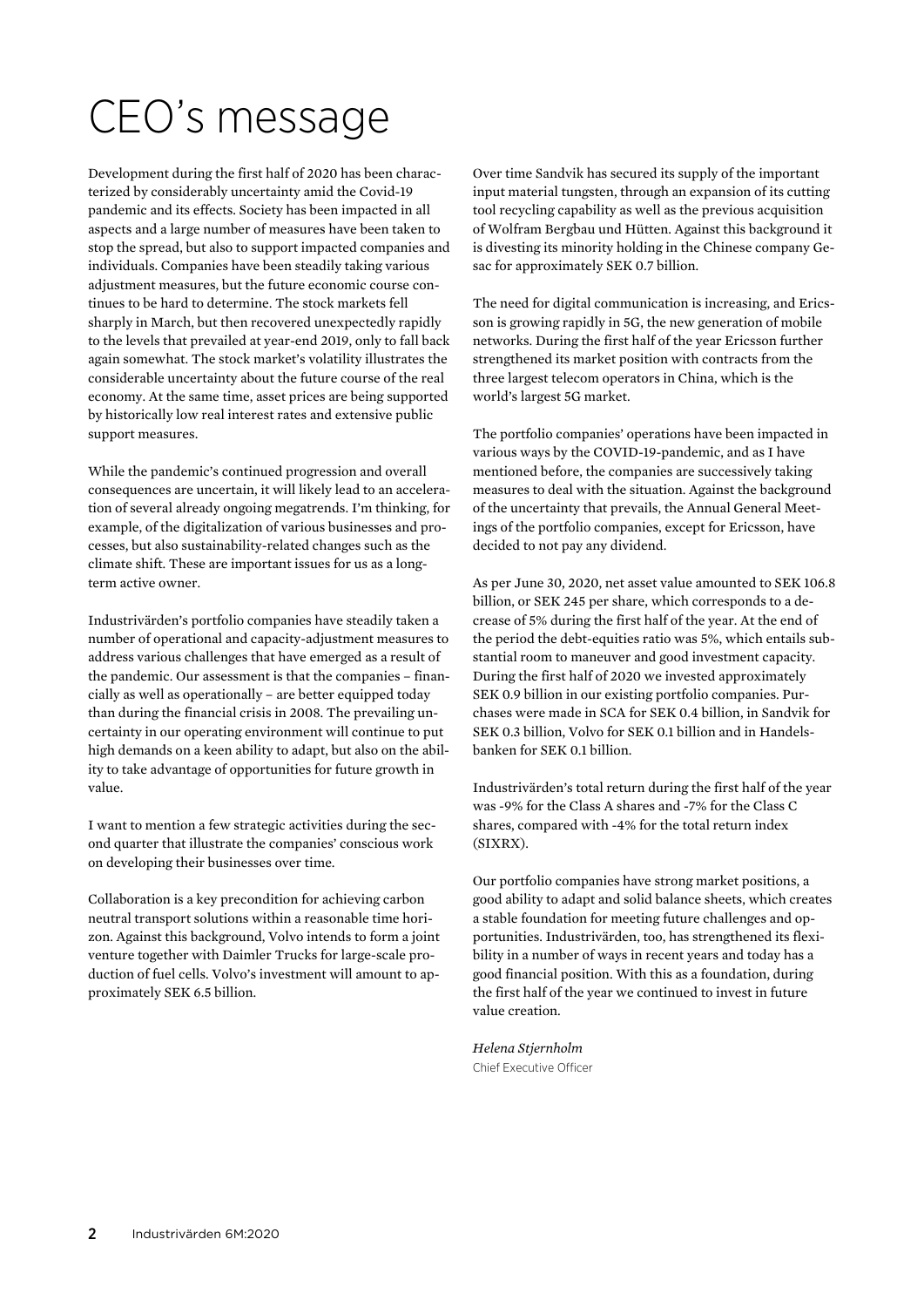# Overview

## Equities portfolio, June 30, 2020

The equities portfolio is made up of large shareholdings in eight portfolio companies with strong market positions and in which Industrivärden exercises long-term active ownership. A significant share of the equities portfolio is exposed to the industrial equipment, commercial vehicles, banking and consumer products sectors.



# Composition of the equities portfolio and net asset value

|                            |                          |                          | 06/30/2020 |                 |           |                      | 6M:2020                |       |
|----------------------------|--------------------------|--------------------------|------------|-----------------|-----------|----------------------|------------------------|-------|
|                            |                          | Share of<br>ownership, % |            | Market value    |           |                      | Total return, holdings |       |
| Portfolio companies        | No. of shares            | Capital                  | Votes      | <b>SEKM</b>     | SEK/share | Share of<br>value, % | SEK M                  | $\%$  |
| Sandvik                    | 157,400,000              | 12.5                     | 12.5       | 27,403          | 63        | 25                   | $-1,288$               | $-5$  |
| Volvo A<br>Volvo B         | 155,600,000<br>3,600,000 | 7.5                      | 24.4       | 22,282<br>525   | 52        | 20                   | $-2,354$               | $-9$  |
| Essity A<br>Essity B       | 34,000,000<br>32,800,000 | 9.5                      | 29.6       | 10,030<br>9,876 | 46        | 18                   | $-244$                 | $-1$  |
| Handelsbanken A            | 206,400,000              | 10.4                     | 10.6       | 18,254          | 42        | 16                   | $-2,551$               | $-12$ |
| Ericsson A<br>Ericsson B   | 86,052,615<br>1,000,000  | 2.6                      | 15.1       | 7,977<br>86     | 19        | $\overline{7}$       | 708                    | 10    |
| <b>SCAA</b><br><b>SCAB</b> | 33,785,290<br>38,300,000 | 10.3                     | 29.3       | 3,669<br>4,244  | 18        | $\overline{7}$       | 898                    | 13    |
| Skanska A<br>Skanska B     | 12,667,500<br>18,500,000 | 7.4                      | 24.3       | 2,400<br>3,506  | 14        | 5                    | $-692$                 | $-10$ |
| SSAB A                     | 44,334,933               | 4.3                      | 11.8       | 1,137           | 3         | 1                    | $-319$                 | $-22$ |
| Other                      |                          |                          |            | 448             |           | 0                    |                        |       |
| Equities portfolio         |                          |                          |            | 111,838         | 257       | 100                  | $-5,840$               | $-5$  |
| Interest-bearing net debt  |                          |                          |            | $-5,077$        | $-12$     |                      |                        |       |
| Net asset value            |                          |                          |            | 106,761         | 245       |                      |                        |       |
| Debt-equities ratio        |                          |                          |            | 5%              |           |                      |                        |       |

Industrivärden is a long-term asset manager that invests in listed Nordic companies with good value potential. Shareholder value is created through a professional investment operation and active ownership aimed at contributing to the portfolio companies' strategic development and long-term value creation.

For further information, visit www.industrivarden.net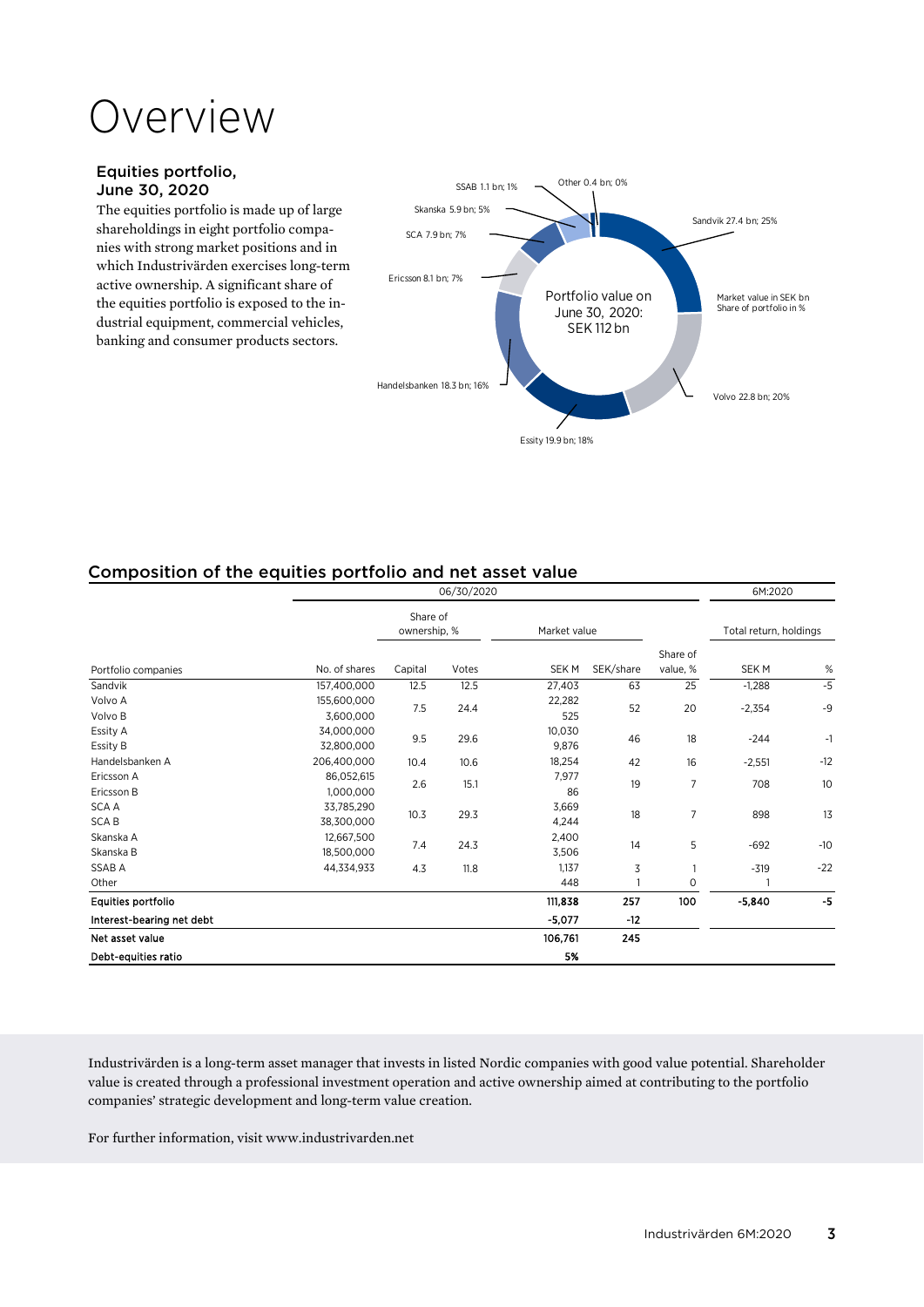# Performance

#### Net asset value

Net asset value on June 30, 2020, was SEK 106.8 billion, or SEK 245 per share, a decrease of SEK 14 per share during the first half of 2020. Including reinvested dividend, net asset value decreased by 5%. The total return index (SIXRX) decreased by 4% during the same period.

During the last five- and ten-year periods, net asset value grew annually by 9% and 10%, respectively, including reinvested dividend. The total return index (SIXRX) increased by 8% and 11%, respectively, during the same periods.

Net asset value, June 30, 2020

|                      |        | 06/30/2020 | 12/31/2019 |           |  |
|----------------------|--------|------------|------------|-----------|--|
|                      | SEK bn | SEK/share  | SEK bn     | SEK/share |  |
| Equities portfolio   | 111.8  | 257        | 116.7      | 268       |  |
| Interest-bearing net |        |            |            |           |  |
| debt                 | $-5.1$ | $-12$      | $-4.0$     | -9        |  |
| Net asset value      | 106.8  | 245        | 112 7      | 259       |  |

Growth in net asset value, 10 years



# Equities portfolio

During the first half of 2020 the value of the equities portfolio, adjusted for purchases and sales, decreased by SEK 5.9 billion. On June 30, 2020, the equities portfolio was worth SEK 111.8 billion, or SEK 257 per share.

The largest contributors in value in Industrivärden's equites portfolio during the period were SCA with SEK 0.9 billion and Ericsson with SEK 0.7 billion. These shareholdings showed a significantly higher total return than the total return index (SIXRX), as shown in the table on page 3.

 The total return for the shareholdings for a longer time period is shown in the table to the right.

Contribution analysis of equities portfolio, 6M:2020



Performance of shareholdings, 3 years

|                            | Annual average total return, % |
|----------------------------|--------------------------------|
| Class of shares            |                                |
| $SCA B*$                   | 22                             |
| Ericsson A                 | 17                             |
| SCA A*                     | 16                             |
| Ericsson B                 | 14                             |
| Sandvik                    | 11                             |
| Essity B*                  | 11                             |
| Essity A*                  | 10                             |
| Total return index (SIXRX) | 7                              |
| Volvo B                    | 4                              |
| Volvo A                    | 3                              |
| Skanska B                  |                                |
| Handelsbanken A            | -6                             |
| SSAB A                     | -11                            |

\*For calculation method, see page 10.

# Cash flow

#### *Investment activities*

During the first half of 2020 shares were purchased in SCA B for SEK 355 M, in Sandvik for SEK 307 M, in Volvo A for SEK 138 M and in Handelsbanken A for SEK 131 M.

#### *Dividend paid out*

The Annual General Meeting voted in favor of the Boards' proposal to not pay any dividend for the 2019 financial year.

#### *Dividends received*

Against the background of the uncertainty caused by the COVID-19-pandemic, the Annual General Meetings of the portfolio companies, except for Ericsson, have decided to not pay any dividend. During the first half of 2020, dividends received amounted to SEK 65 M (4,093).

#### *Management cost*

The management cost during the first half of 2020 was SEK 70 M (64), which on a yearly basis corresponds to 0.13% (0.12%) of the equities portfolio's value on June 30, 2020.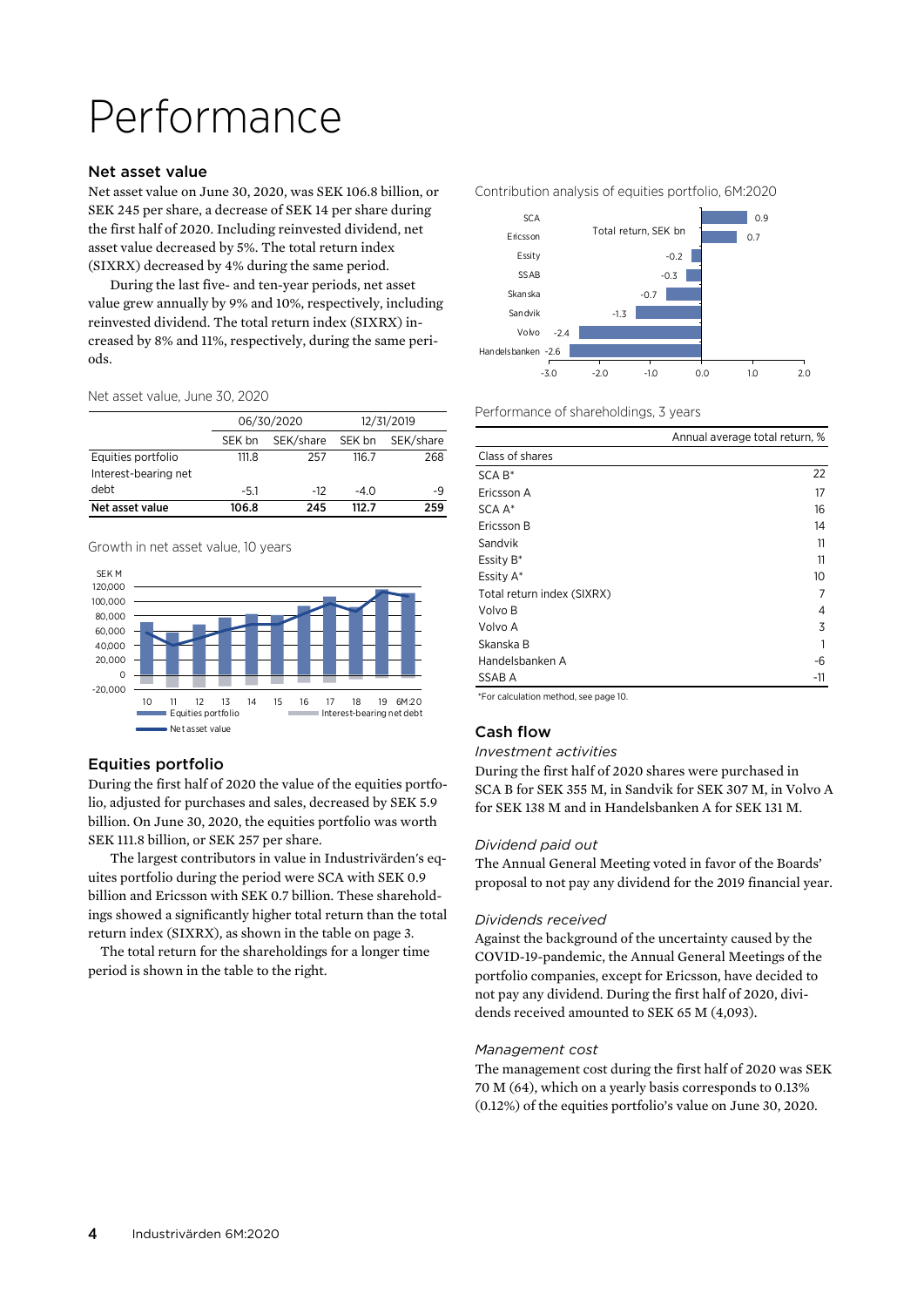# Financing

#### *Interest-bearing net debt*

Interest-bearing net debt amounted to SEK 5.1 billion (2.7) on June 30, 2020. The debt-equities ratio was 5% (2%), and the equity ratio was 94% (97%). The debt-equities ratio is calculated as interest-bearing net debt in relation to the market value of the equities portfolio.

During the first quarter of 2020, two new bonds were issued for a total of SEK 2.0 billion within the framework of the existing MTN program. The bonds pertain mainly to refinancing and have three- and five-year maturities, respectively. During the second quarter, investment capacity was further strengthened through increases to existing bonds with remaining maturities of two and three years, respectively, by a total of SEK 1.5 billion. The terms of the loans are available on the Company's website.

No part of Industrivärden's borrowings is conditional upon any covenants.

#### Interest-bearing net debt, June 30, 2020

|                                           | 30/06/2020 | 31/12/2019 |
|-------------------------------------------|------------|------------|
| MTN program                               | 5,753      | 3,055      |
| Commercial paper                          |            | 900        |
| Provisions for pensions                   | 54         | 68         |
| Other interest-bearing liabilities        | 234        | 232        |
| <b>Total interest-bearing liabilities</b> | 6,041      | 4,255      |
| Less:                                     |            |            |
| Interest-bearing receivables              | $-166$     | $-167$     |
| Cash and cash equivalents                 | $-798$     | -56        |
| Total                                     | 5.077      |            |

Development of interest-bearing net debt, 5 years



#### *Credit rating*

S&P Global Ratings has assigned Industrivärden a credit rating of A+/Stable/A-1. The rating was confirmed on May 14, 2020.

# Industrivärden share data

#### *Share performance*

The market prices for Industrivärden's Class A and C shares on June 30, 2020, were SEK 211.40 and SEK 211.10, respectively. The corresponding prices on December 31, 2019, were SEK 232.00 and SEK 225.90, respectively.

The total return during the first half of 2020 was -9% for the Class A and -7% for the Class C shares. The total return index (SIXRX) decreased by 4% during the same period. The total return for longer periods of time are shown in the table on page 1 and for specific years in the chart below.

Value performance for respective years



At the 2011 Annual General Meeting, a share conversion clause was added to the Articles of Association. Shareholders have the right at any time to request conversion of Class A shares to Class C shares. During the first half of 2020, 1,065,506 shares were converted.

Share structure, June 30, 2020

|                |               |              | Capital, | Votes, |
|----------------|---------------|--------------|----------|--------|
| Share class    | No. of shares | No. of votes | %        | ℅      |
| A (1 vote)     | 267.117.834   | 267.117.834  | 61.4     | 94.1   |
| $C(1/10$ vote) | 168.092.043   | 16.809.204   | 38.6     | 5.9    |
| Total          | 435,209,877   | 283.927.038  | 100.0    | 100.0  |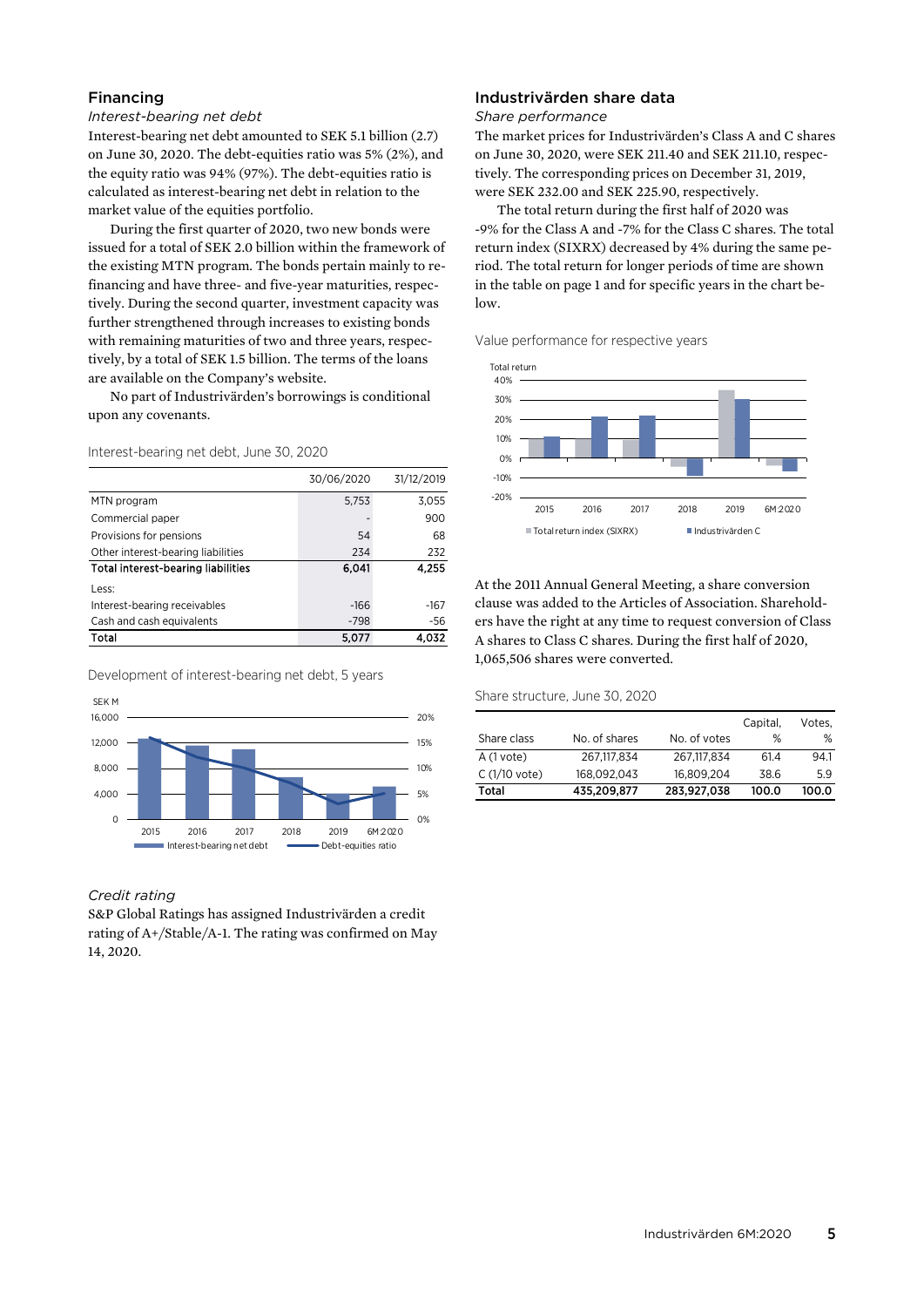# Resolutions at the Annual General Meeting 2020

Industrivärden's Annual General Meeting (AGM) was held on April 24, 2020, at the Grand Hôtel in Stockholm, at which the following resolutions were made, among other items of business:

- The AGM voted in favor of the proposal to not pay any dividend for the 2019 financial year.
- Pär Boman, Christian Caspar, Bengt Kjell, Fredrik Lundberg, Annika Lundius, Lars Pettersson and Helena Stjernholm were re-elected as directors on Industrivärden's board. Marika Fredriksson was elected as a new director. Nina Linander, who had declined re-election, left the Board in connection with the AGM. In addition, Fredrik Lundberg was re-elected as Chairman of the Board.
- The AGM voted in favor of unchanged directors' fees in accordance with the Nominating Committee's amended recommendation.
- The AGM resolved to re-elect Deloitte AB as the auditing firm for a term until the end of the 2021 AGM.
- The AGM approved the Board's proposal for new guidelines for compensation of senior executives.
- The AGM voted in favor of the Board's proposal for a long-term share savings program for employees of Industrivärden.

# Accounting policies

This interim report has been prepared in accordance with IAS 34 Interim Financial Reporting. The consolidated financial statements have been prepared in accordance with International Financial Reporting Standards (IFRS) as endorsed by the EU, and the Swedish Annual Accounts Act. The Parent Company's financial statements have been prepared in accordance with RFR 2 – Accounting for Legal Entities, and the Swedish Annual Accounts Act. New or amended IFRSs and IFRIC interpretations have not had any material effect on the Group's or Parent Company's earnings or financial position.

# Risks and uncertainties

The dominant risk in Industrivärden's business is share price risk, i.e., the risk of a change in value caused by changes in share prices. A 1% change in the share price of the holdings in the equities portfolio as per June 30, 2020, would have affected its market value by approximately +/– SEK 1,100 M. Further information about risks and uncertainties is provided in the 2019 Annual Report.

# Impact of COVID-19-pandemic

During the ongoing COVID-19-pandemic, Industrivärden's operations have been managed without major disruptions. The company has continued low debt level and a good financial position.

The portfolio companies' have been impacted in various ways and successively taken measures to deal with the situation. Against the background of the uncertainty in the business environment, the Annual General Meetings of the portfolio companies, except for Ericsson, have decided to not pay any dividend. By the same reasons Industrivärden's Annual General Meeting voted in favor of the Board of Directors proposal to not pay any dividend.

## Related party transactions

No related party transactions that have significantly affected Industrivärden's financial position or result have taken place during the period.

# Events after the balance sheet date

No significant events have occurred after June 30, 2020.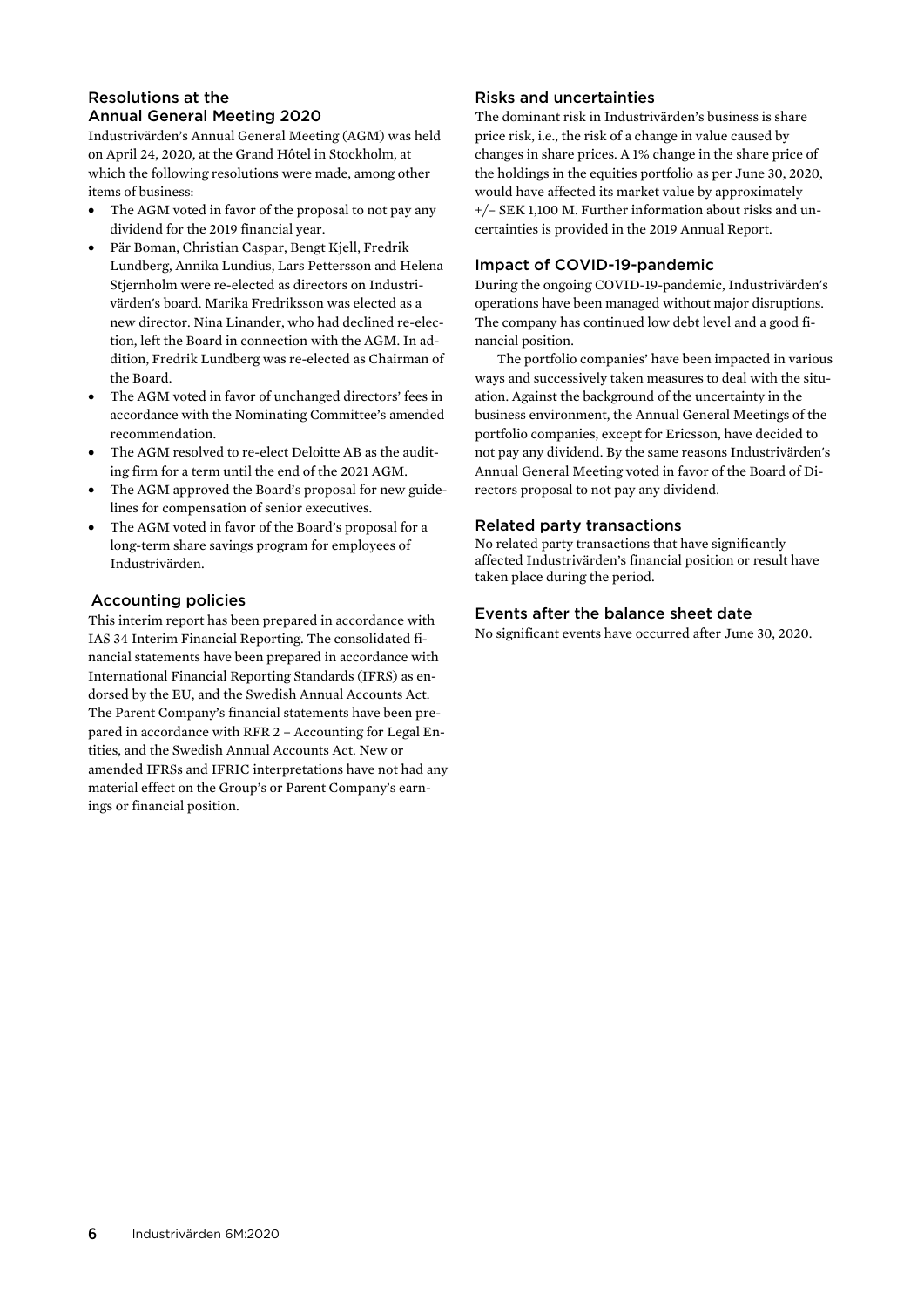# Board's assurance and review report

### Board's assurance

The Board of Directors and CEO certify that the half-year interim report gives a true and fair presentation of the Parent Company's and Group's business, financial position and result of operations, and describes material risks and uncertainties facing the Parent Company and the companies included in the Group.

Stockholm July 7, 2020 AB Industrivärden (publ)

| Fredrik Lundberg            | Pär Boman                             | Christian Caspar |
|-----------------------------|---------------------------------------|------------------|
| Chairman                    | Vice Chairman                         | Director         |
| Marika Fredriksson          | Bengt Kjell                           | Annika Lundius   |
| Director                    | Director                              | Director         |
| Lars Pettersson<br>Director | Helena Stjernholm<br>CEO and director |                  |

### Review report

#### *Introduction*

We have reviewed the interim report for AB Industrivärden (publ) for the period January 1 - June 30, 2020. The Board of Directors and the President are responsible for the preparation and presentation of this interim report in accordance with IAS 34 and the Annual Accounts Act. Our responsibility is to express a conclusion on this interim report based on our review.

#### *Scope of review*

We conducted our review in accordance with the International Standard on Review Engagements ISRE 2410, *Review of Interim Financial Information Performed by the Independent Auditor of the Entity.* A review consists of making inquiries, primarily of persons responsible for financial and accounting matters, and applying analytical and other review procedures. A review has a different focus and is substantially less in scope than an audit conducted in accordance with ISA and other generally accepted auditing practices. The procedures performed in a review do not enable us to obtain a level of assurance that would make us aware of all significant matters that might be identified in an audit. Therefore, the conclusion expressed based on a review does not give the same level of assurance as a conclusion expressed based on an audit.

#### *Conclusion*

Based on our review, nothing has come to our attention that causes us to believe that the interim report is not, in all material respects, prepared for the Group in accordance with IAS 34 and the Annual Accounts Act, and for the Parent Company in accordance with the Annual Accounts Act.

Stockholm July 7, 2020 Deloitte AB

Hans Warén Authorized Public Accountant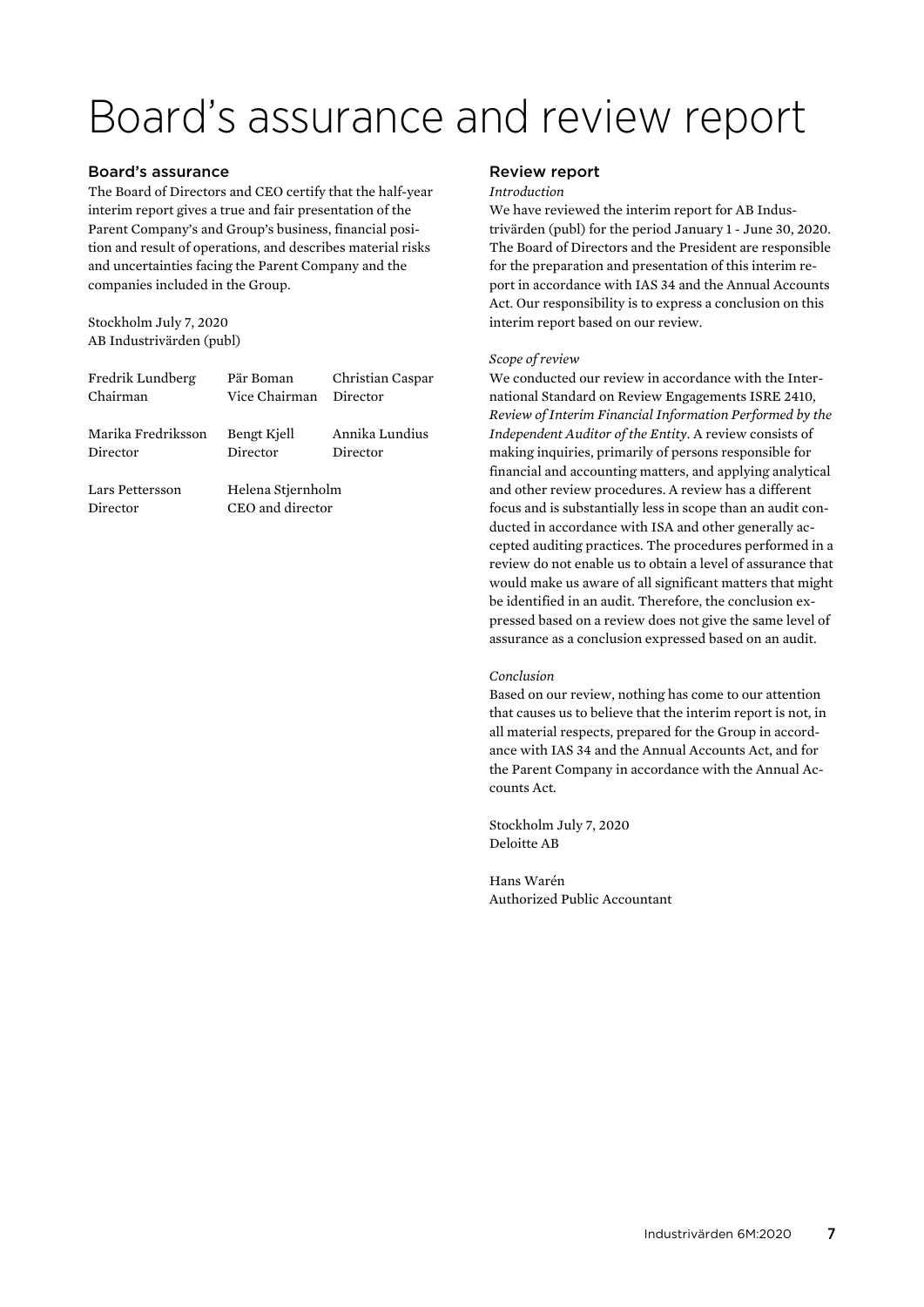# Financial statements

# Group, condensed

|                                                         | 2020      | 2019      | 2020      | 2019      | 2019      |
|---------------------------------------------------------|-----------|-----------|-----------|-----------|-----------|
| <b>SEKM</b>                                             | Apr.-Jun. | Apr.-Jun. | Jan.-Jun. | Jan.-Jun. | Jan.-Dec. |
| <b>INCOME STATEMENT</b>                                 |           |           |           |           |           |
| Dividend income                                         | 65        | 2,590     | 65        | 4,093     | 4,093     |
| Change in fair value of financial assets                | 12,633    | 3,541     | $-5,922$  | 17,354    | 25,983    |
| Management cost                                         | -31       | -34       | -70       | -64       | -115      |
| Operating income                                        | 12,667    | 6,097     | $-5,927$  | 21,383    | 29,961    |
|                                                         |           |           |           |           |           |
| Financial items                                         | $-13$     | -9        | $-22$     | -15       | -31       |
| Income after financial items                            | 12,654    | 6,088     | $-5,949$  | 21,368    | 29,930    |
| $Tax*$                                                  | $-41$     |           | 28        |           | -93       |
| Net income for the period                               | 12,613    | 6,088     | $-5,921$  | 21,368    | 29,837    |
|                                                         |           |           |           |           |           |
| Earnings per share, SEK                                 | 28.98     | 13.99     | $-13.60$  | 49.10     | 68.56     |
| STATEMENT OF COMPREHENSIVE INCOME                       |           |           |           |           |           |
| Net income for the period                               | 12,613    | 6,088     | $-5,921$  | 21,368    | 29,837    |
| Items that are not to be reversed in the inc. statement |           |           |           |           |           |
| Actuarial gains and losses on pensions                  |           |           |           |           | 51        |
| Comprehensive income for the period                     | 12,613    | 6,088     | $-5,921$  | 21,368    | 29,888    |
|                                                         |           |           |           |           |           |
| BALANCE SHEET as per end of period                      |           |           |           |           |           |
| Equities                                                |           |           | 111,838   | 106,834   | 116,750   |
| Other non-current assets                                |           |           | 11        | 17        | 14        |
| Total non-current assets                                |           |           | 111,849   | 106,851   | 116,764   |
| Cash and cash equivalents                               |           |           | 798       | 581       | 56        |
| Other current assets                                    |           |           | 207       | 183       | 191       |
| Total current assets                                    |           |           | 1,005     | 764       | 247       |
| <b>Total assets</b>                                     |           |           | 112,854   | 107,615   | 117,011   |
| Shareholders' equity                                    |           |           | 106,607   | 104,008   | 112,528   |
| Non-current interest-bearing liabilities                |           |           | 4,554     | 2,363     | 2,323     |
| Non-current non interest-bearing liabilities            |           |           | 115       | 16        | 137       |
| Total non-current liabilities                           |           |           | 4,669     | 2,379     | 2,460     |
|                                                         |           |           |           |           |           |
| Current interest-bearing liabilities                    |           |           | 1,487     | 1,057     | 1,932     |
| Other liabilities                                       |           |           | 91        | 171       | 91        |
| <b>Total current liabilities</b>                        |           |           | 1,578     | 1,228     | 2,023     |
| Total shareholders' equity and liabilities              |           |           | 112,854   | 107,615   | 117,011   |
| <b>CASH FLOW</b>                                        |           |           |           |           |           |
| Dividend income                                         |           |           | 65        | 4,093     | 4,093     |
| Other                                                   |           |           | -97       | $-115$    | $-221$    |
| Cash flow from operating activities                     |           |           | $-32$     | 3,978     | 3,872     |
| Purchases/sales of shares                               |           |           | $-1,004$  | 2,451     | 1,163     |
| Cash flow from investing activities                     |           |           | $-1,004$  | 2,451     | 1,163     |
|                                                         |           |           |           |           |           |
| Change interest-bearing liabilities                     |           |           | 1,778     | $-4,140$  | $-3,271$  |
| Dividend paid                                           |           |           |           | $-2,502$  | $-2,502$  |
| Other                                                   |           |           |           | 8         | 8         |
| Cash flow from financing activities                     |           |           | 1,778     | $-6,634$  | $-5,765$  |
| Cash flow for the period                                |           |           | 742       | -205      | -730      |
| Cash and cash equivalents at end of period              |           |           | 798       | 581       | 56        |

\* Pertains to deferred tax on temporary differences accounted for in subsidiaries that have no cash flow effect.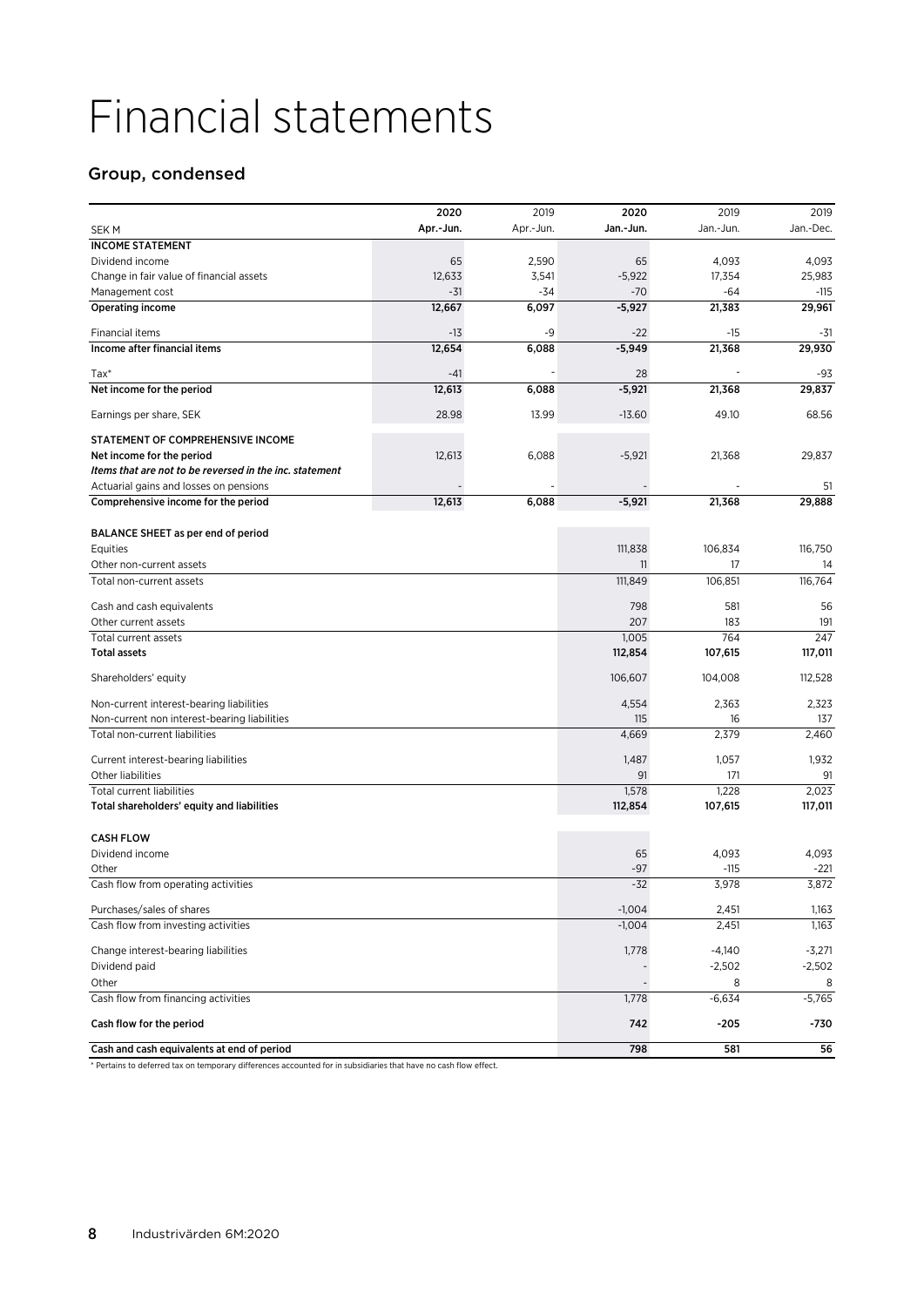# Group, condensed (cont.)

|                                                   | 2020      | 2019      | 2019      |
|---------------------------------------------------|-----------|-----------|-----------|
| <b>SEK M</b>                                      | Jan.-Jun. | Jan.-Jun. | Jan.-Dec. |
| <b>CHANGES IN SHAREHOLDERS' EQUITY</b>            |           |           |           |
| Opening shareholders' equity as per balance sheet | 112.528   | 85.142    | 85,142    |
| Comprehensive income for the period               | $-5,921$  | 21.368    | 29,888    |
| Dividend                                          |           | $-2.502$  | $-2,502$  |
| Closing shareholders' equity as per balance sheet | 106,607   | 104,008   | 112,528   |
|                                                   |           |           |           |
| INTEREST-BEARING NET DEBT at end of period        |           |           |           |
| Cash and cash equivalents                         | 798       | 581       | 56        |
| Interest-bearing assets                           | 166       | 170       | 167       |
| Non-current interest-bearing liabilities          | 4,554     | 2.363     | 2,323     |
| Current interest-bearing liabilities              | 1.487     | 1.057     | 1,932     |
| Interest-bearing net debt                         | 5,077     | 2,669     | 4,032     |

## Fair value measurement of financial instruments

In accordance with IFRS 13, financial instruments are measured at fair value according to a three level hierarchy. Classification is based on input data that is used in measuring the instruments. Instruments in Level 1 are valued according to quoted prices for identical instruments in an active market. Instruments in Level 2 are measured in a valuation model which uses input data that are directly or indirectly observable in the market. Instruments in Level 3 are measured using a valuation technique based on input data that are not observable in a market. No changes have been made between levels compared with the preceding year.

| 06/30/2020               | Level 1 | Level 2        | Level 3 | Total   |
|--------------------------|---------|----------------|---------|---------|
| Assets                   |         |                |         |         |
| Equities                 | 111,390 | -              | 448     | 111,838 |
| Derivatives, etc.        |         | $\overline{2}$ | -       | 2       |
| <b>Total assets</b>      | 111,390 | $\mathfrak z$  | 448     | 111,840 |
|                          |         |                |         |         |
|                          | Level 1 | Level 2        | Level 3 | Total   |
| <b>Liabilities</b>       |         |                |         |         |
| Derivatives, etc.        |         | 50             |         | 50      |
| <b>Total liabilities</b> |         | 50             |         | 50      |

# Parent Company, condensed

|                                            | 2020      | 2019      | 2019      |
|--------------------------------------------|-----------|-----------|-----------|
| SEK M                                      | Jan.-Jun. | Jan.-Jun. | Jan.-Dec. |
| <b>INCOME STATEMENT</b>                    |           |           |           |
| Operating income                           | $-3,894$  | 15,107    | 19,876    |
| Income after financial items               | $-3,917$  | 15,093    | 19,846    |
| Income for the period                      | $-3,917$  | 15,093    | 19,846    |
| Comprehensive income for the period        | $-3,917$  | 15,093    | 19,897    |
| BALANCE SHEET as per end of period         |           |           |           |
| Non-current assets                         | 65,873    | 63,510    | 69,314    |
| Current assets                             | 365       | 237       | 149       |
| <b>Total assets</b>                        | 66,238    | 63,747    | 69,463    |
| Shareholders' equity                       | 59,710    | 58,824    | 63,627    |
| Non-current liabilities                    | 4,604     | 2.379     | 2,367     |
| <b>Current liabilities</b>                 | 1,924     | 2,544     | 3,469     |
| Total shareholders' equity and liabilities | 66,238    | 63,747    | 69,463    |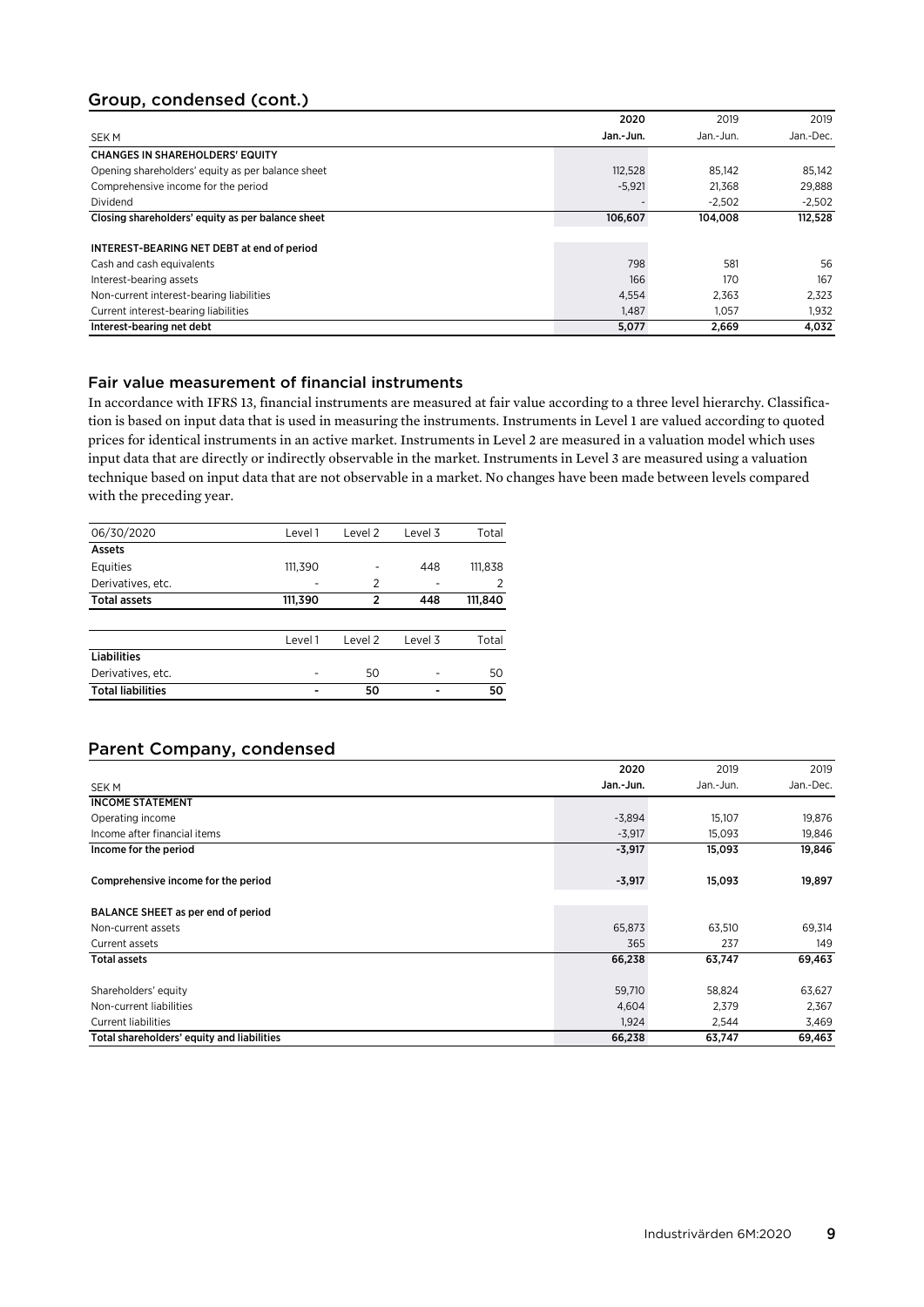# Definitions

This report includes financial key ratios that are based on IFRS. In addition, other key ratios (Alternative Performance Measures – APMs) are used by the Company and other interests to describe the Group's operations and which cannot be discerned or derived from the financial statements. These APMs are to be regarded as a complement to the financial reporting presented in accordance with IFRS. It should be noted that the APMs defined below may differ somewhat from other companies' definitions of the same terms.

# Change in value of shares

For shares held at both the start and end of the year, the change in market value consists of the difference in value between these two points in time. For shares sold during the year, the change in market value consists of the difference between the sales price of the shares and their value at the start of the year. For shares acquired during the year, the change in market value consists of the difference between the cost of the shares and their value at the end of the year.

## Debt-equities ratio

Interest-bearing net debt in relation to the market value of the equities portfolio.

### Earnings per share

Net income for the year divided by the total number of shares outstanding.

# Equity ratio

Shareholders' equity as a share of total assets.

#### Interest-bearing net debt

Interest-bearing liabilities and pension liabilities less cash and cash equivalents and interest-bearing receivables.

#### Market value of equities portfolio

The value of the equities portfolio based on market prices on the balance sheet date.

#### Net asset value

The market value of the equities portfolio less interestbearing net debt.

## Net asset value including reinvested dividend

To calculate the development of net asset value before dividends paid out, the dividends paid out by the Company are recalculated to take into account the performance of the listed portfolio. This gives a measure of how net asset value would have developed if Industrivärden had not paid any dividend.

# Total return, Essity and SCA

The total returns for Essity and SCA have been calculated as the respective companies' share of the original company SCA's total return before the split (based on the share of value prior to the split), and thereafter based on the value performance of the respective companies. The split was carried out on June 9, 2017, and the first day of trading in Essity's stock was June 15, 2017.

## Total return, shares

Change in the share price taking into account reinvested dividends. The total return is compared against the total return index (SIXRX), which indicates the price development including reinvested dividends for stocks listed on the Stockholm Stock Exchange.

## Total return, shareholding

Change in value of a shareholding included reinvested dividend. Reported only for the current reporting period.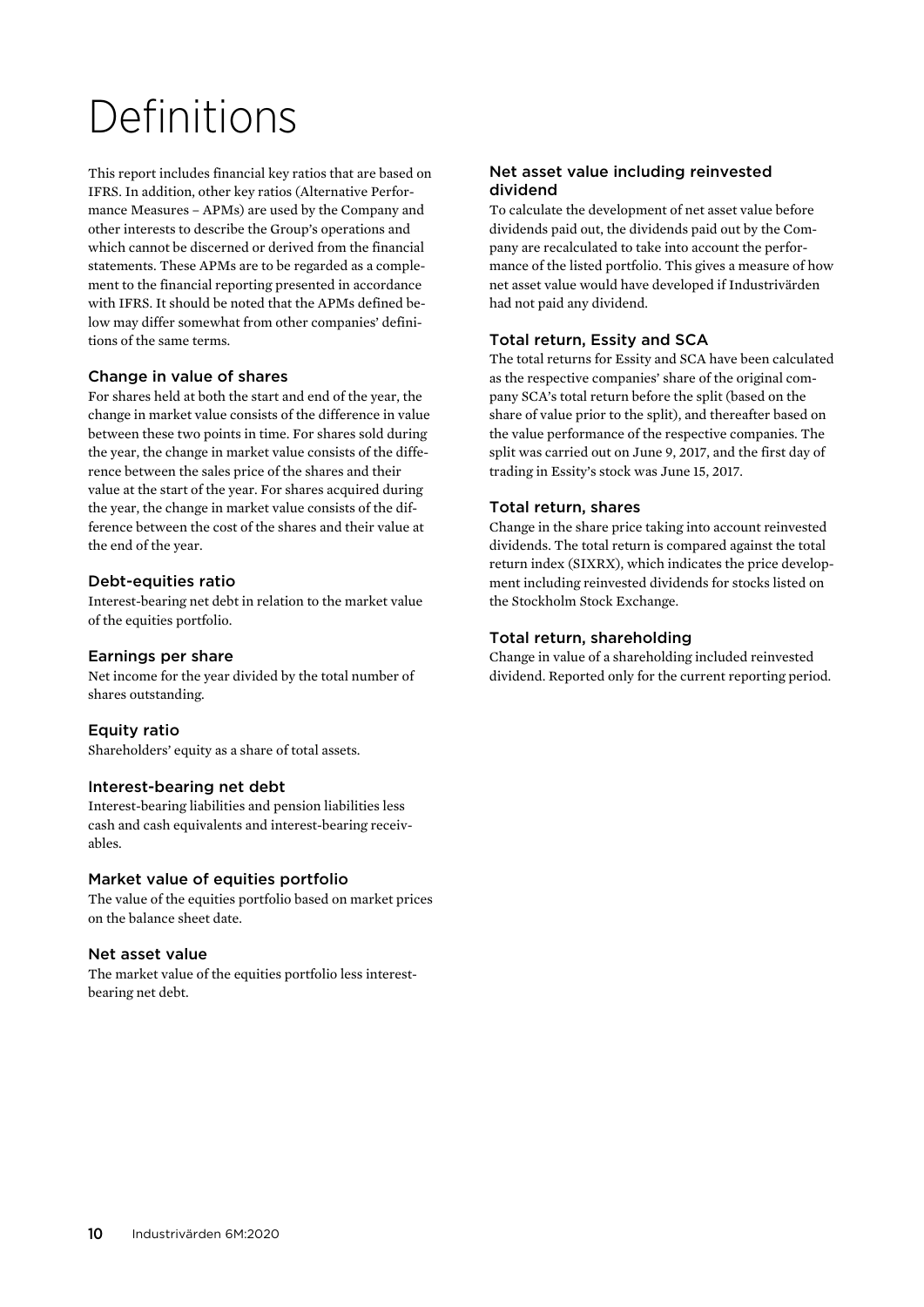# Information

# Annual Report 2019

Industrivärden's 2019 Annual Report was published on February 20, 2020, and is available on the Company's website and can be ordered from the Company.

# Financial calendar

Interim Report, January-September: October 6, 2020

# Contact persons

Sverker Sivall, Head of Corporate Communications and Sustainability Phone: +46-8-666 64 19 Email: ssl@industrivarden.se Jan Öhman, CFO Phone: +46-8-666 64 45 Email: jon@industrivarden.se

# Contact information

AB Industrivärden (publ) Box 5403, SE-114 84 Stockholm, Sweden Registered office: Stockholm Reg. no.: 556043-4200 Switchboard: +46-8-666 64 00 info@industrivarden.se www.industrivarden.net

## Ticker codes, Class C shares

INDUC:SS i Bloomberg INDUc.ST i Reuters INDU C i NASDAQ OMX

# Publication

This information is such that AB Industrivärden is required to make public pursuant to the EU Market Abuse Regulation and the Securities Markets Act. The information was submitted for publication, through the agency of the Head of Corporate Communication and Sustainability stated above, at 10:00 a.m. CEST on July 7, 2020.